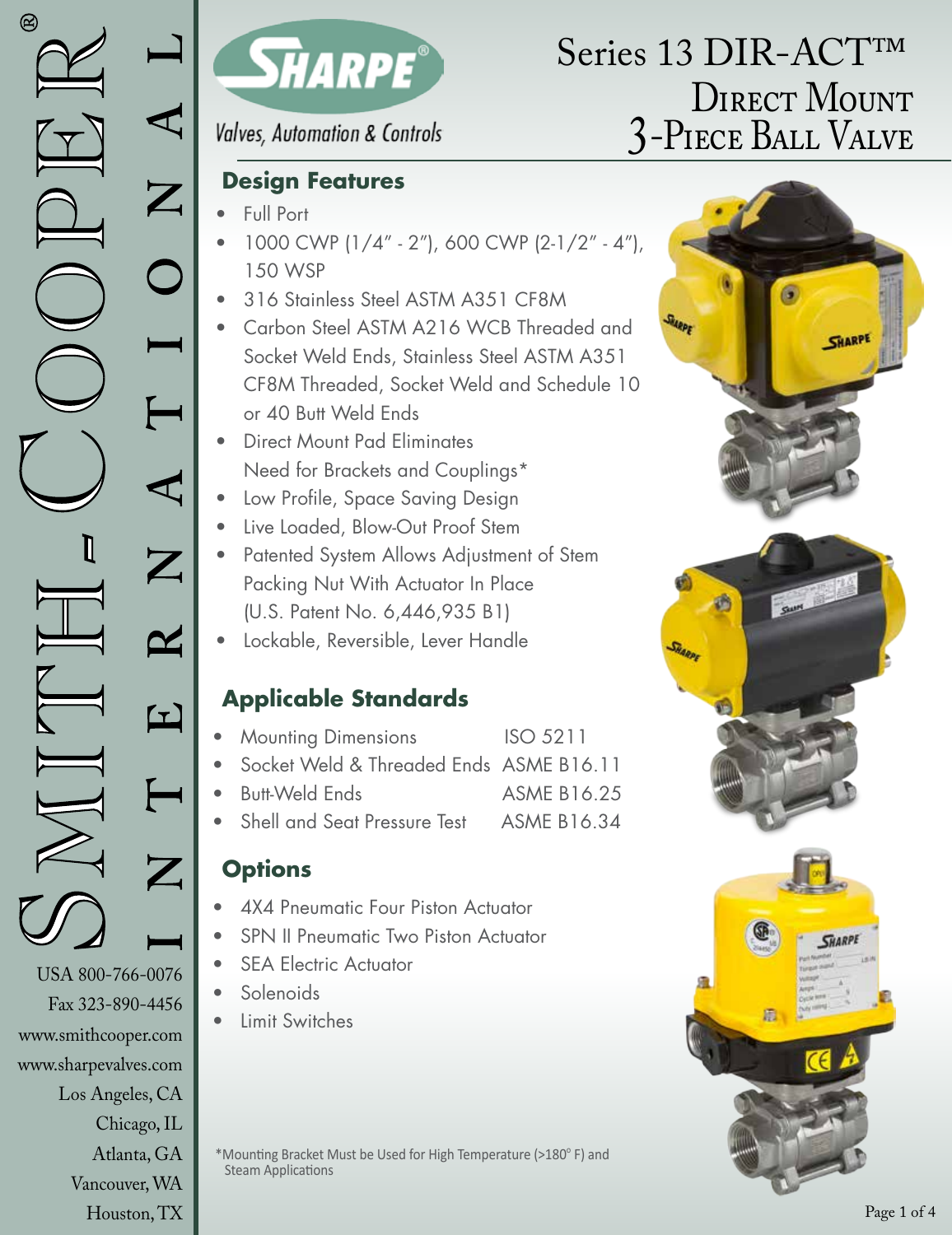

# DIRECT MOUNT 3-PIECE BALL VALVE Series 13 DIR-ACT™

### **Dimensions**



#### Dimensions (Inches)

| <b>Size</b>    | <b>PORT</b> | A     |       | D    | E    | F    | G    | øΗ              | ØΙ        |       | К     | M     |
|----------------|-------------|-------|-------|------|------|------|------|-----------------|-----------|-------|-------|-------|
| 1/4            | 0.46        | 2.65  | 4.92  | 2.65 | 1.97 | 1.50 | 0.31 | F03 $(1.42)^*$  | F05(1.97) | 0.130 | 0.110 | 0.350 |
| 3/8            | 0.50        | 2.65  | 4.92  | 2.65 | 1.97 | 1.50 | 0.31 | F03 $(1.42)$ *  | F05(1.97) | 0.130 | 0.110 | 0.350 |
| 1/2            | 0.59        | 2.83  | 4.92  | 2.65 | 1.97 | 1.50 | 0.31 | F03 $(1.42)^*$  | F05(1.97) | 0.130 | 0.110 | 0.350 |
| 3/4            | 0.79        | 3.35  | 4.92  | 2.89 | 1.97 | 1.85 | 0.40 | F04(1.65)       | F05(1.97) | 0.118 | 0.118 | 0.350 |
|                | 1.00        | 3.62  | 7.48  | 3.19 | 2.76 | 2.20 | 0.44 | F05(1.97)       | F07(2.76) | 0.177 | 0.138 | 0.350 |
| $1 - 1/4$      | 1.26        | 4.33  | 7.48  | 3.58 | 2.76 | 2.60 | 0.60 | F05(1.97)       | F07(2.76) | 0.177 | 0.138 | 0.430 |
| $1 - 1/2$      | 1.50        | 4.83  | 7.48  | 3.80 | 2.76 | 2.81 | 0.54 | F05(1.97)       | F07(2.76) | 0.177 | 0.138 | 0.430 |
| 2 <sup>1</sup> | 2.00        | 5.58  | 7.48  | 4.15 | 2.76 | 3.17 | 0.54 | F05(1.97)       | F07(2.76) | 0.177 | 0.138 | 0.430 |
| $2 - 1/2$      | 2.56        | 6.84  | 9.84  | 5.99 | 4.02 | 3.84 | 0.79 | $F07 (2.76)$ ** | F10(4.02) | 0.216 | 0.177 | 0.665 |
| $\mathbf{3}$   | 2.95        | 7.57  | 9.84  | 6.42 | 4.02 | 4.25 | 0.79 | F07 $(2.76)$ ** | F10(4.02) | 0.216 | 0.177 | 0.665 |
| $\overline{4}$ | 3.94        | 10.78 | 14.96 | 7.05 | 4.92 | 4.86 | 1.00 | F10(4.02)       | F12(4.92) | 0.256 | 0.216 | 0.665 |

\* Slotted bolt holes will accept F03, F04 and F05

\*\* F07 size only for use with a bracket.

The dimensions above are for informational purposes only. Please refer to Sharpe Valves if you need dimensions for construction.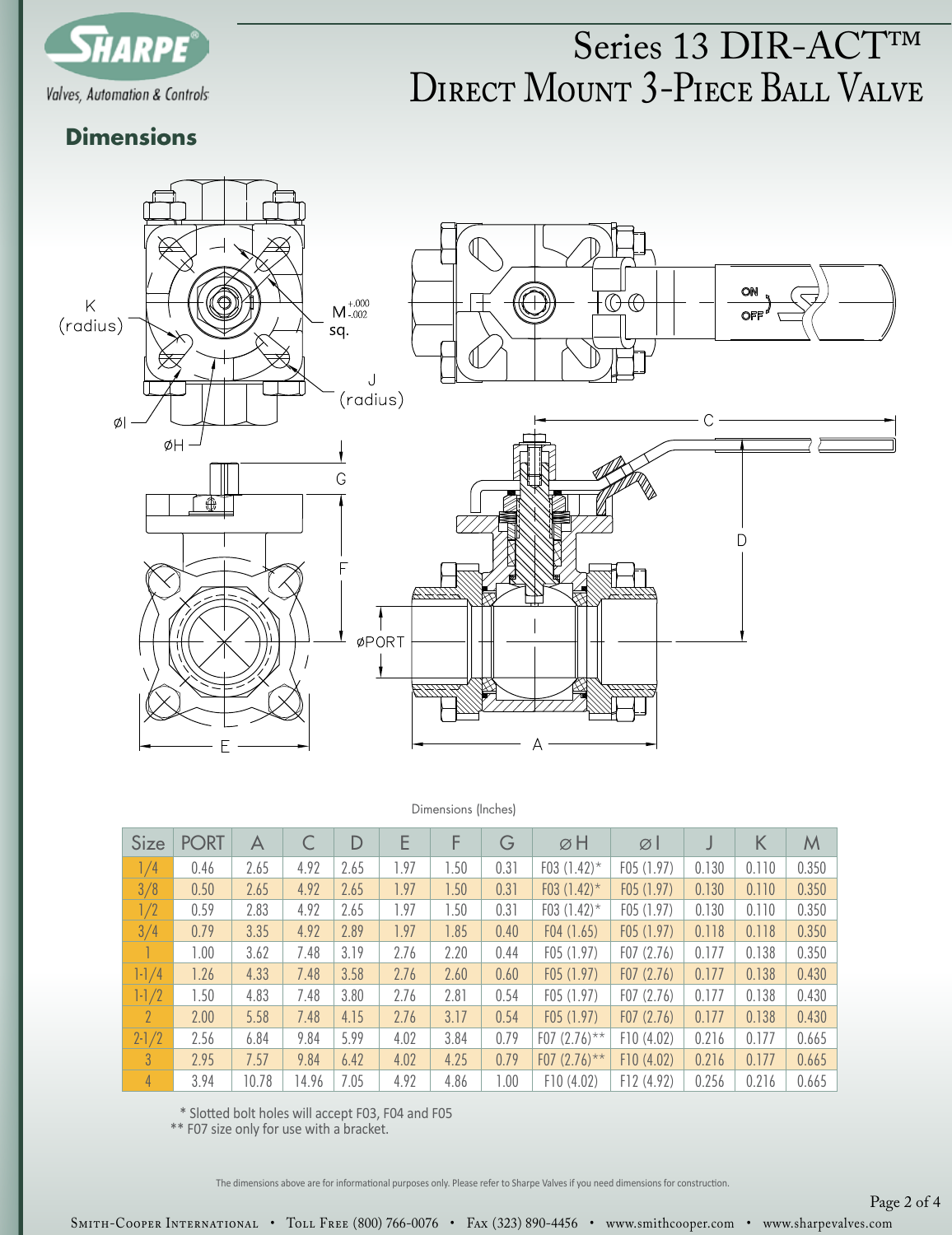

# DIRECT MOUNT 3-PIECE BALL VALVE Series 13 DIR-ACT™

13

11

1

18

 $17$ 

16

12

 $10$ 

 $\overline{9}$ 

 $\,8\,$ 

### **Parts & Materials**

| No.            | <b>Part Name</b>           | Qty            | Material                                                            |
|----------------|----------------------------|----------------|---------------------------------------------------------------------|
|                | Body                       |                | 316 Stainless Steel ASTM A351 CF8M                                  |
| $\overline{?}$ | <b>End Pieces</b>          | $\overline{2}$ | Carbon Steel ASTM A216 WCB or<br>316 Stainless Steel ASTM A351 CF8M |
| $\mathcal{S}$  | <b>Body Seal</b>           | $\overline{2}$ | <b>PTFE</b>                                                         |
| $\overline{4}$ | Ball                       | 1              | 316 Stainless Steel                                                 |
| 5              | Seat                       | 2              | TFM or RTFE                                                         |
| $\overline{6}$ | Stem                       | 1              | 316 Stainless Steel                                                 |
| 7.1            | <b>Thrust Bearing</b>      | 1              | PEEK                                                                |
| 7.2            | Thrust Bearing*            | 1              | Nova                                                                |
| $\overline{R}$ | <b>Stem Packing</b>        | 1              | <b>RTFE</b>                                                         |
| 9              | <b>Gland Packing</b>       | 1              | <b>300 Series Stainless Steel</b>                                   |
| 10             | <b>Belleville Washers</b>  | 4              | 300 Series Stainless Steel                                          |
| 11             | <b>McNut (Packing Nut)</b> | 1              | <b>300 Series Stainless Steel</b>                                   |
| 12             | <b>Set Screw</b>           | 1              | 300 Series Stainless Steel                                          |
| 13             | Handle Washer**            | 1              | <b>300 Series Stainless Steel</b>                                   |
| 14             | Handle                     | 1              | 300 Series Stainless Steel                                          |
| 15             | <b>Handle Sleeve</b>       | 1              | <b>PVC</b>                                                          |
| 16             | <b>Stem Cover</b>          |                | 300 Series Stainless Steel                                          |
| 17             | Lock Washer                | 1              | <b>300 Series Stainless Steel</b>                                   |
| 18             | Stem Bolt                  | 1              | 300 Series Stainless Steel                                          |
| 19             | Bolt/Stud                  | 4/6            | <b>300 Series Stainless Steel</b>                                   |
| 20             | Washer                     | 6/12           | 300 Series Stainless Steel                                          |
| 21             | Nut                        | 6/12           | <b>300 Series Stainless Steel</b>                                   |

\* Not used on 2-1/2", 3" or 4"

 $2 \frac{1}{2} - 4$ 

 $**$  Two washers used on 2-1/2", 3" or 4"

 $6\phantom{a}$ 

 $\overline{4}$ 

 $\sqrt{5}$ 

 $\left(3\right)$ 

 $1/4"$ 

 $2"$ 

 $\overline{2}$ 

Page 3 of 4

 $\left(15\right)$ 

 $\left( 20\right)$